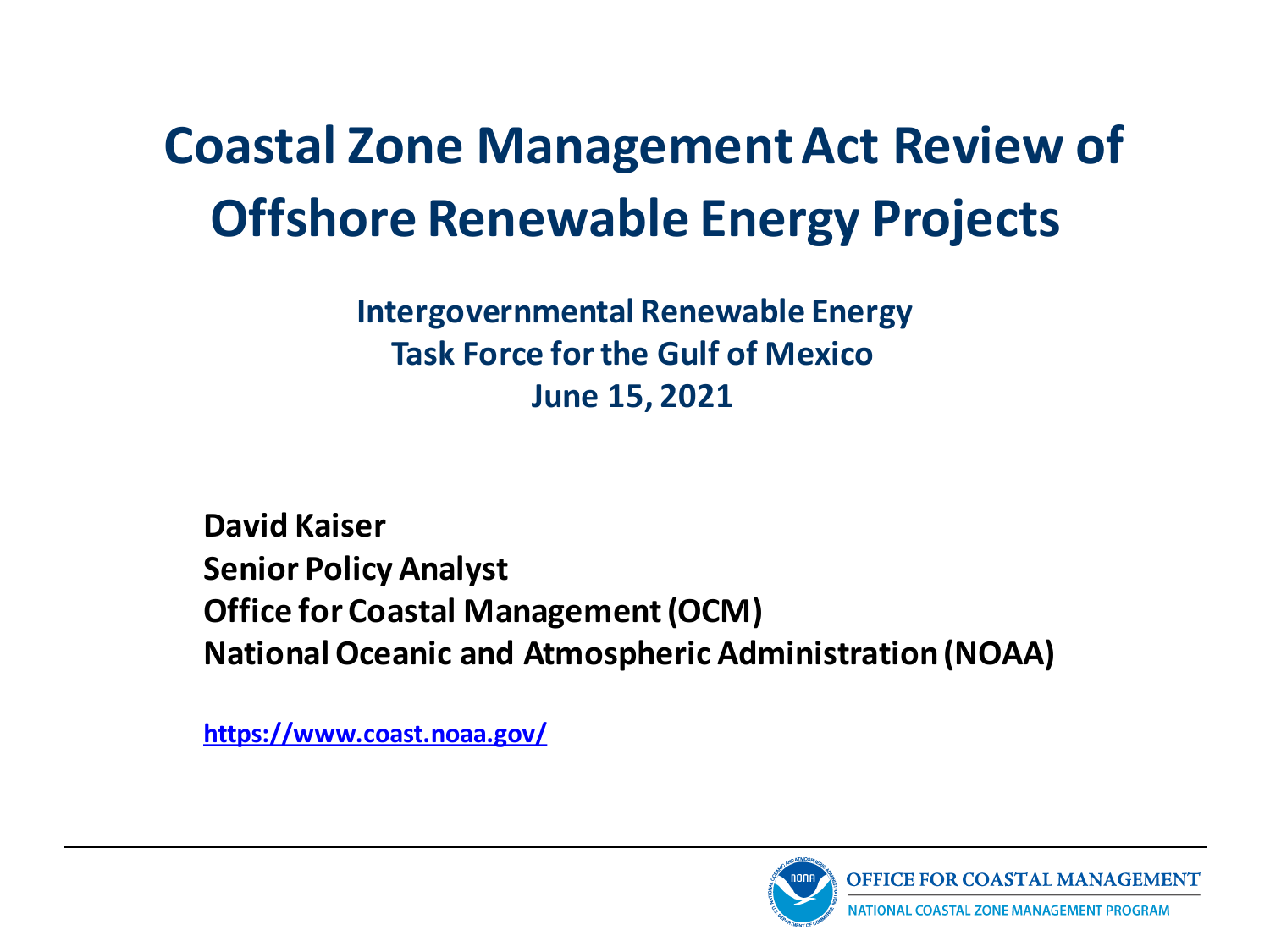#### **David Kaiser**

- Senior Policy Analyst
- Office for Coastal Management, NOAA (started April 1987)
- Team Lead, OCM National Interest Team
- Located at UNH (Durham, NH) since 2005
- J.D., George Washington University Law School (1994)
- M.A., Marine Affairs, University of Rhode Island (1988)
- B.A., Political Science, University of New Hampshire (1982)



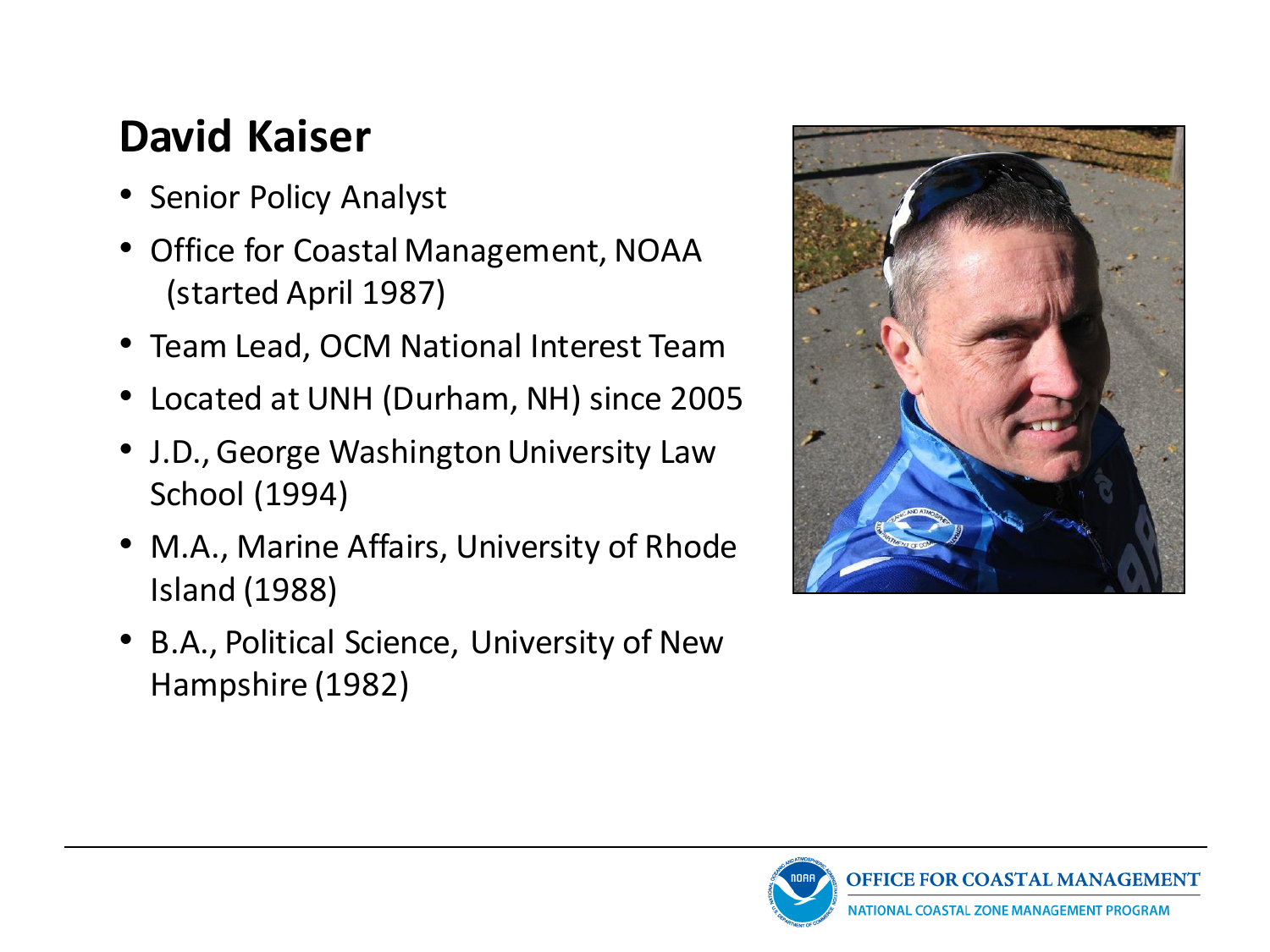#### **Office for Coastal Management (within NOAA's National Ocean Service)**

- Administers the Coastal Zone Management Act (CZMA) and the Coral Reef Conservation Act and is delegated responsibility for the Ocean Thermal Energy Conversion Act and Deep Seabed Hard Minerals Resources Act.
- Approves state CZMA programs and changes to the programs.
- Awards grants and evaluates state programs.
- Provides management and technical assistance and tools for coastal managers, e.g., the **Digital Coast**. <https://coast.noaa.gov/digitalcoast/>
- Oversees CZMA federal consistency compliance.
- Provides mediation assistance.
- Provides expertise on national coastal policy issues.

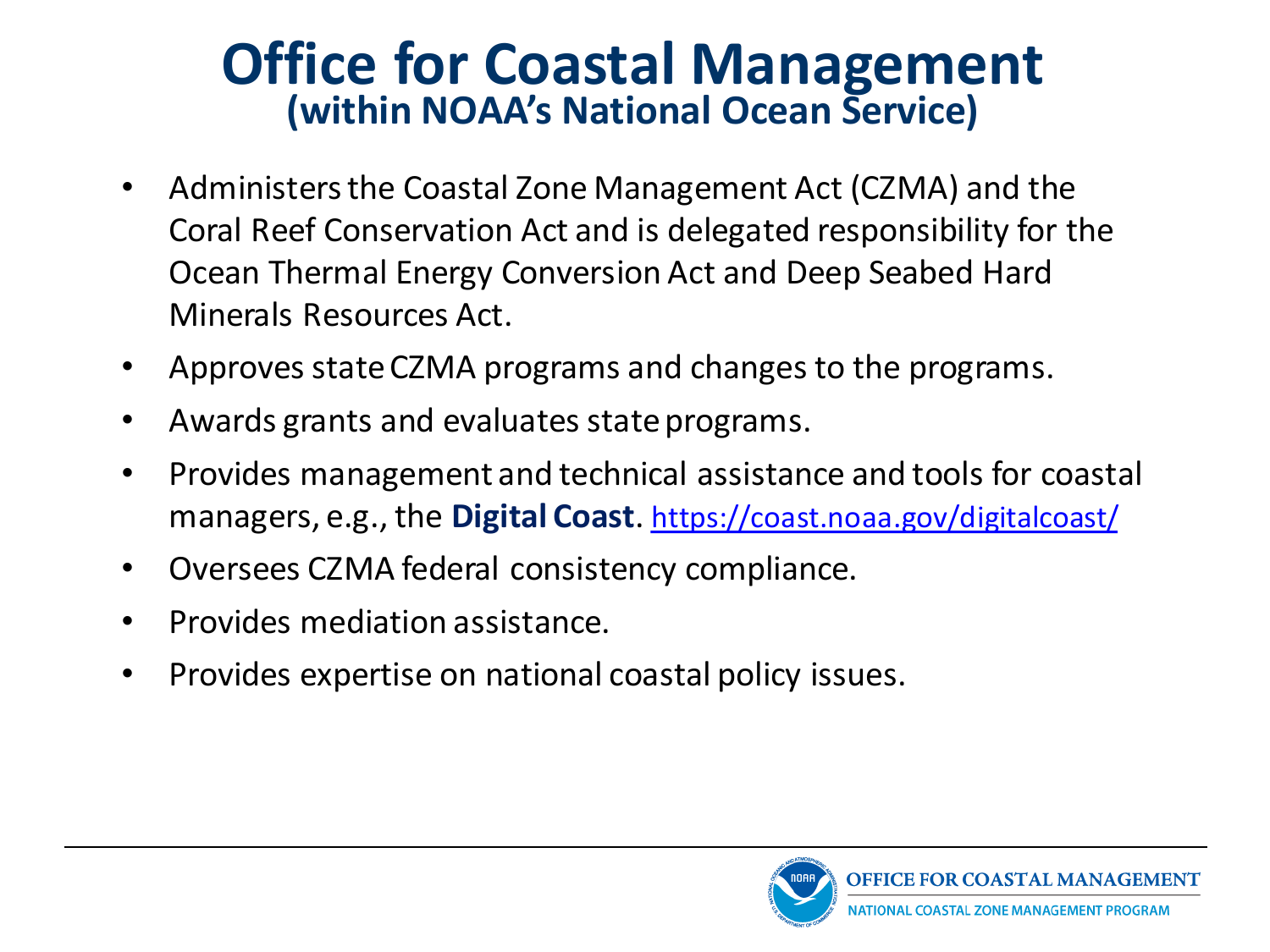## **Coastal Zone Management Act (CZMA)**

October 27, 1972

**Encourages** coastal states, Great Lake states, and United States territories and commonwealths ( "coastal states") to be **proactive** in managing the uses and resources of the coastal zone for their benefit and the benefit of the Nation.

Recognizes a **national interest**in coastal uses and resources and the importance of **balancing** resource protection with economic, recreational and cultural needs.

Establishes a **voluntary** program; if a state participates, it must develop and implement a **comprehensive management program** pursuant to federal requirements and NOAA must approve the program.

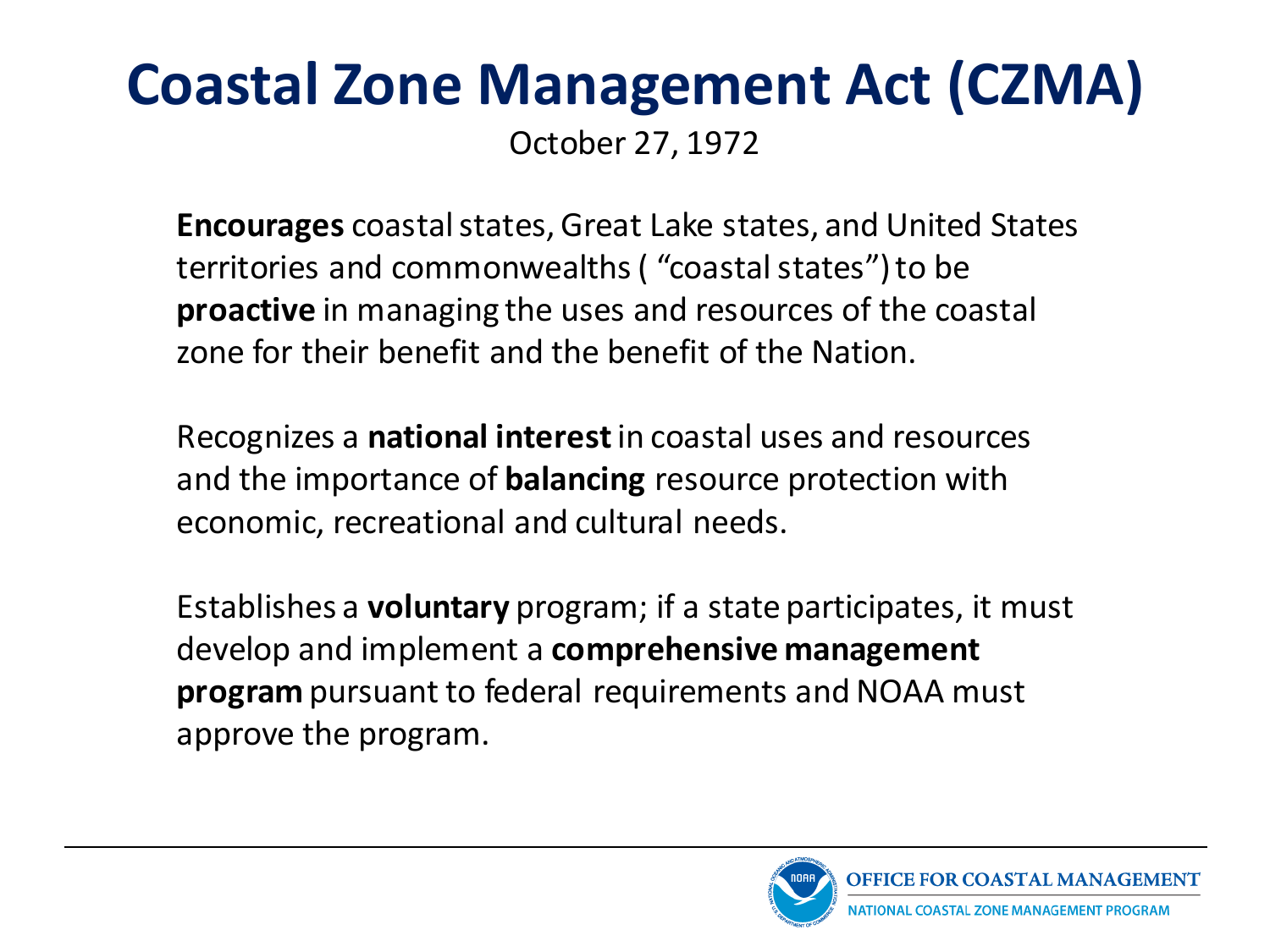### **State & Territorial CZMA Programs**





**NATIONAL COASTAL ZONE MANAGEMENT PROGRAM**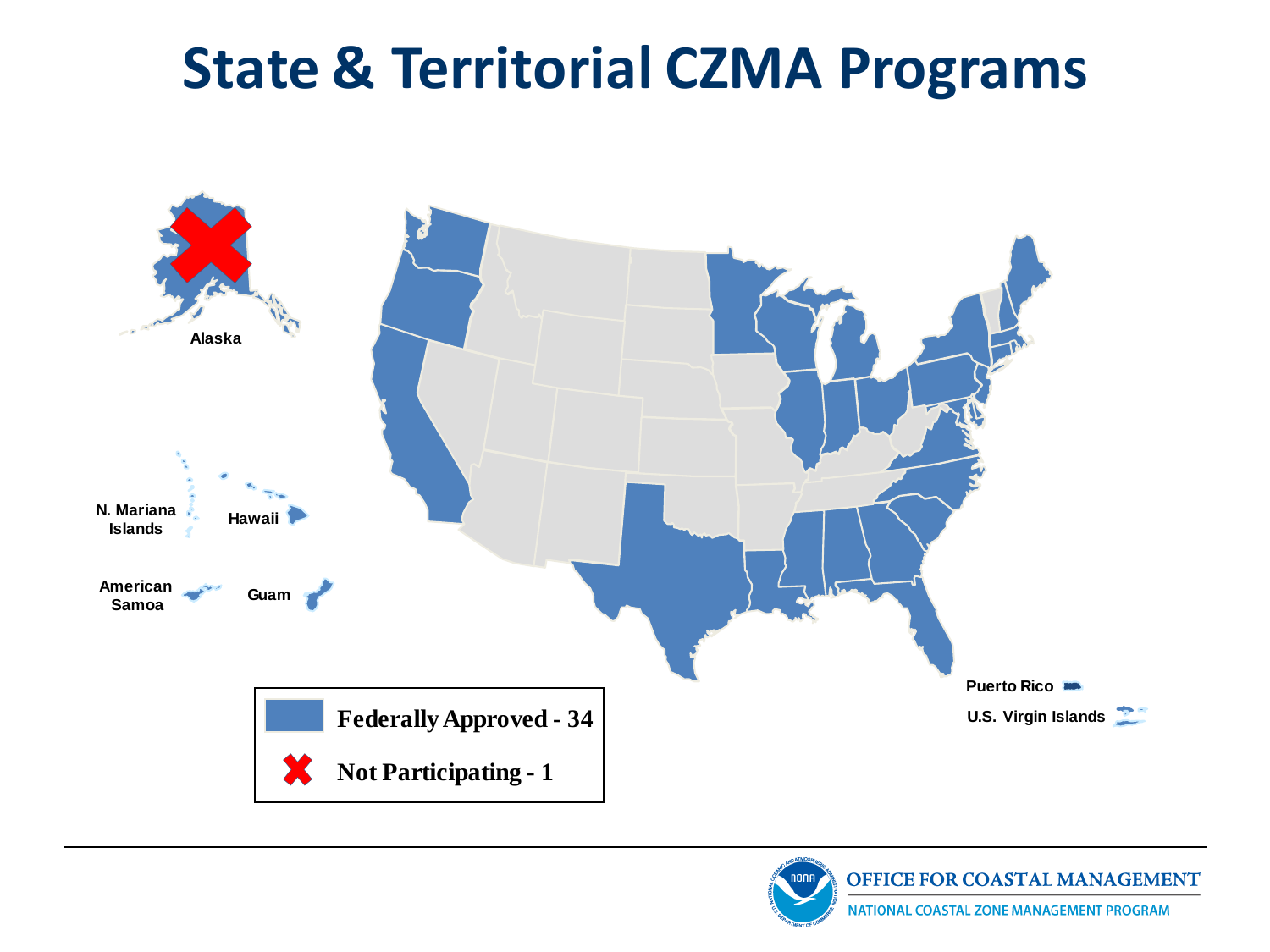### **CZMA "Federal Consistency" Provision**

- Gives states a **unique** and powerful review authority for federal actions that could affect state coastal uses or resources (called the **federal consistency** provision).
- It is important for states to understand that the CZMA federal consistency process is the primary means by which a state can address state issues for the review of offshore wind project proposals.

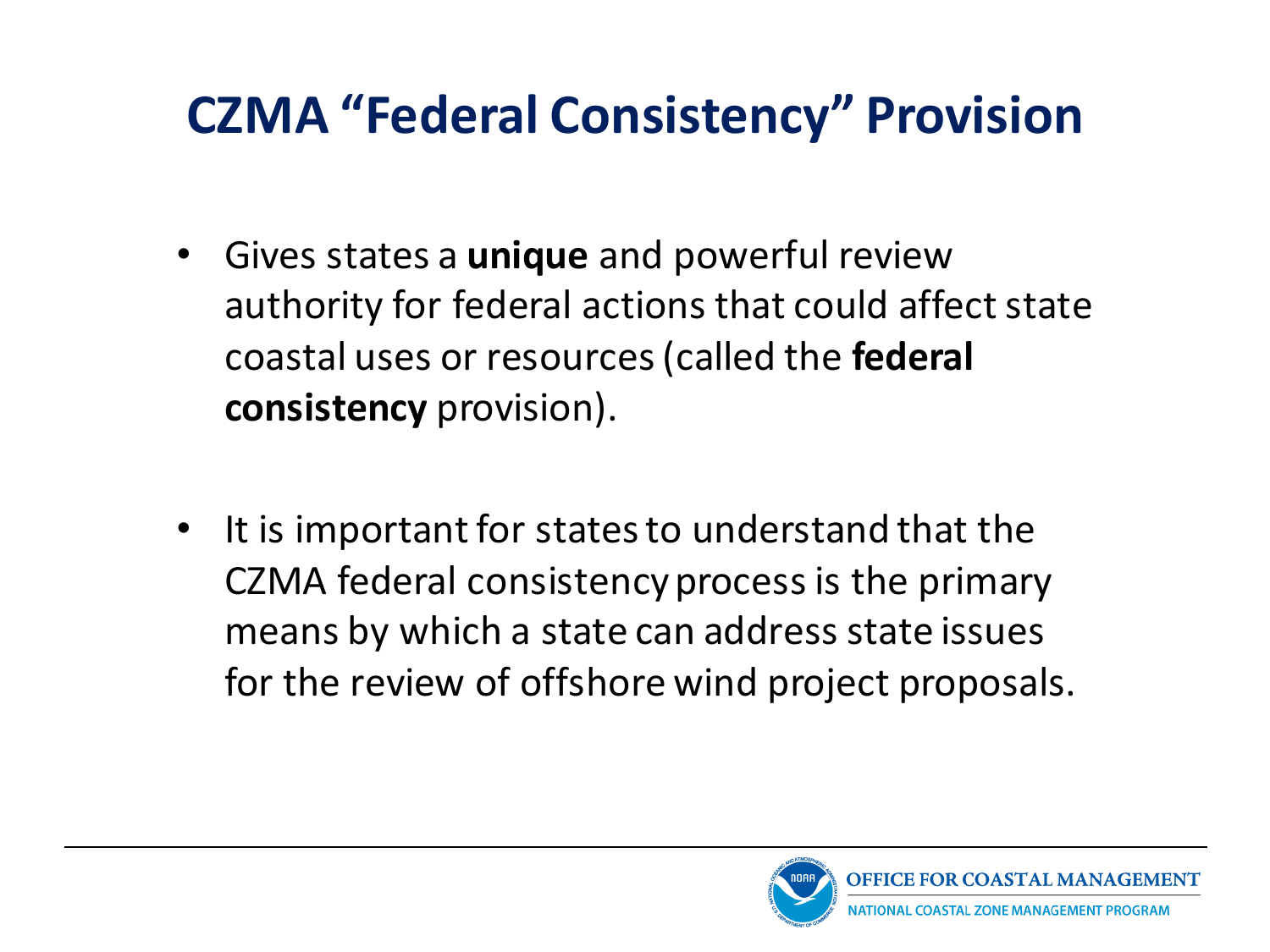### **What is Federal Consistency?**

The Coastal Zone Management Act (CZMA) requires that all **federal actions** that may have reasonably foreseeable **effects** on the **uses or resources** of a state's coastal zone be consistent with the **enforceable policies** of the state's coastal management program.

See CZMA § 307 (16 U.S. Code § 1456).

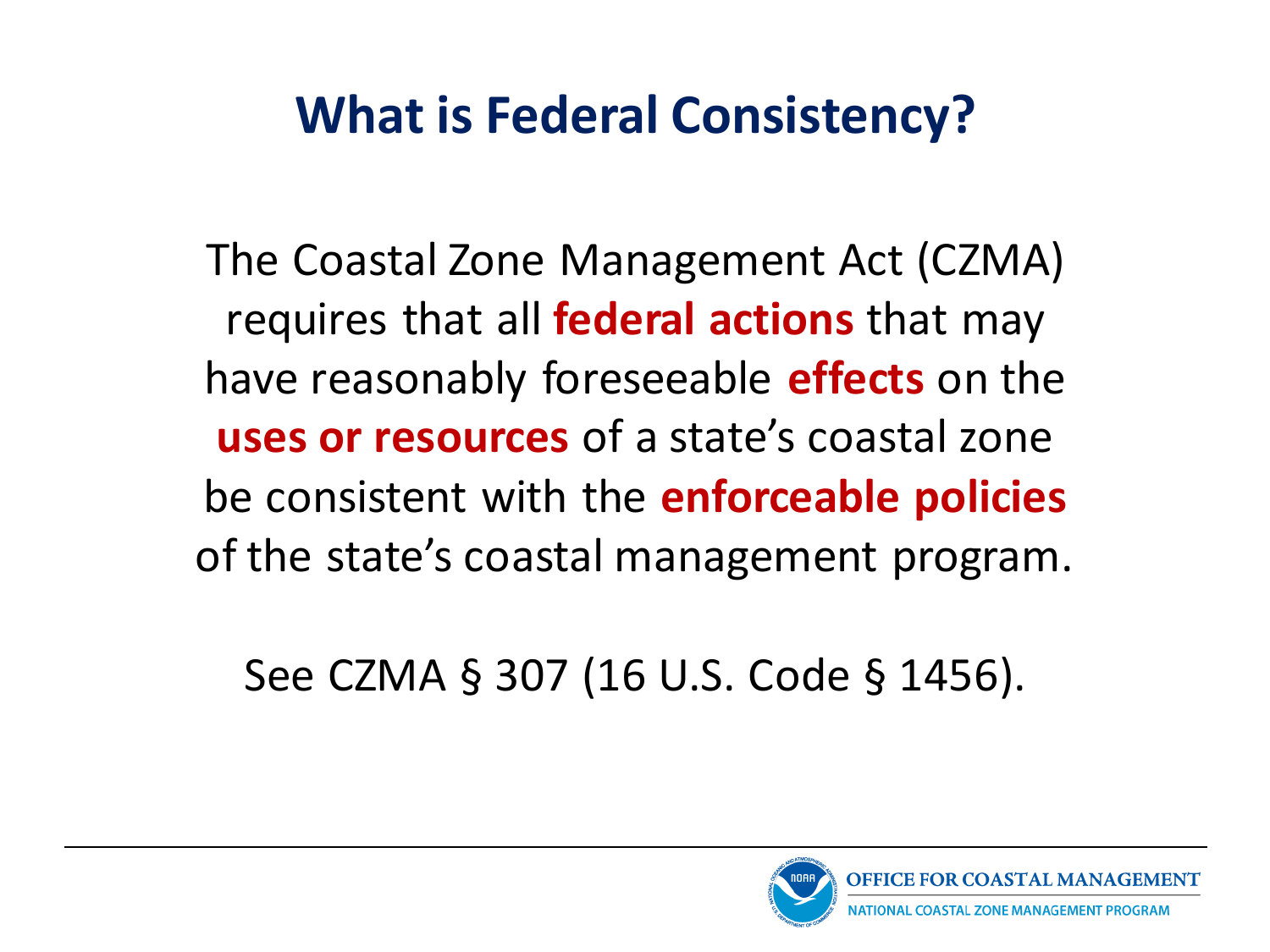### **Application of CZMA Federal Consistency**

- Recognizes that there may be overlapping state and federal interests in coastal uses and resources.
- Provides a role for states in the federal decision-making process when there are coastal effects.
	- States may review, not manage, federal actions.
	- States do not have the last word in the CZMA federal process.
- Encourages early state-federal coordination and cooperation.
	- Provides a forum for identifying and resolving issues.
	- Has been essential for addressing state issues for offshore wind farms.

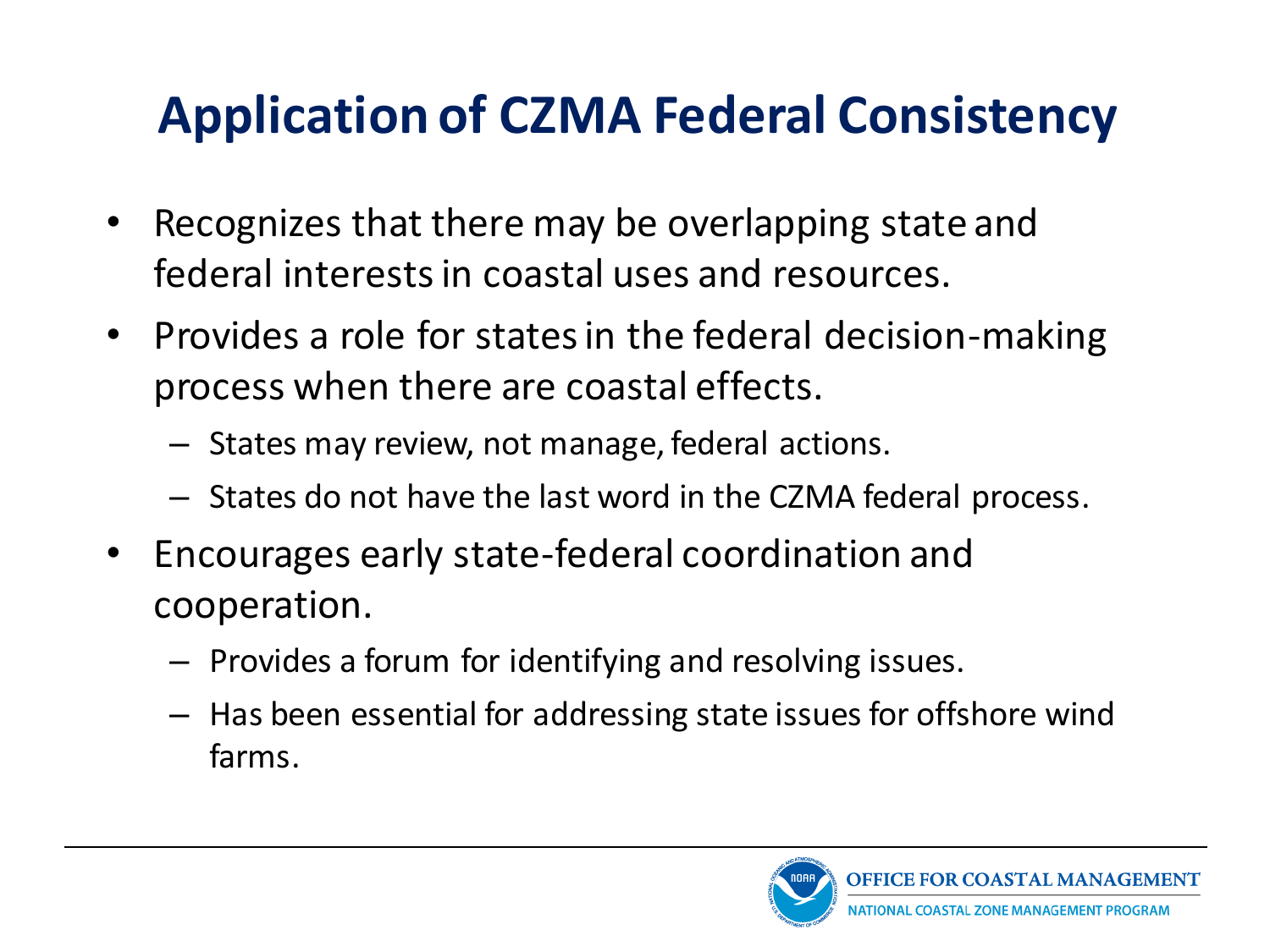# **CZMA National Interest Balance**

#### **States do not have the last word**

#### **Federal Agency Activities**

- Coastal effects determination made by federal agencies
- Federal agencies may proceed over state's objection
- Presidential exemption available

#### **Federal Authorizations to Non-Federal Entities**

- If state objects, Federal agency cannot authorize the activity, unless . . .
- Non-federal applicant appeals state objection to the Secretary of Commerce and Secretary overrides state's objection (now delegated to the NOAA Administrator)

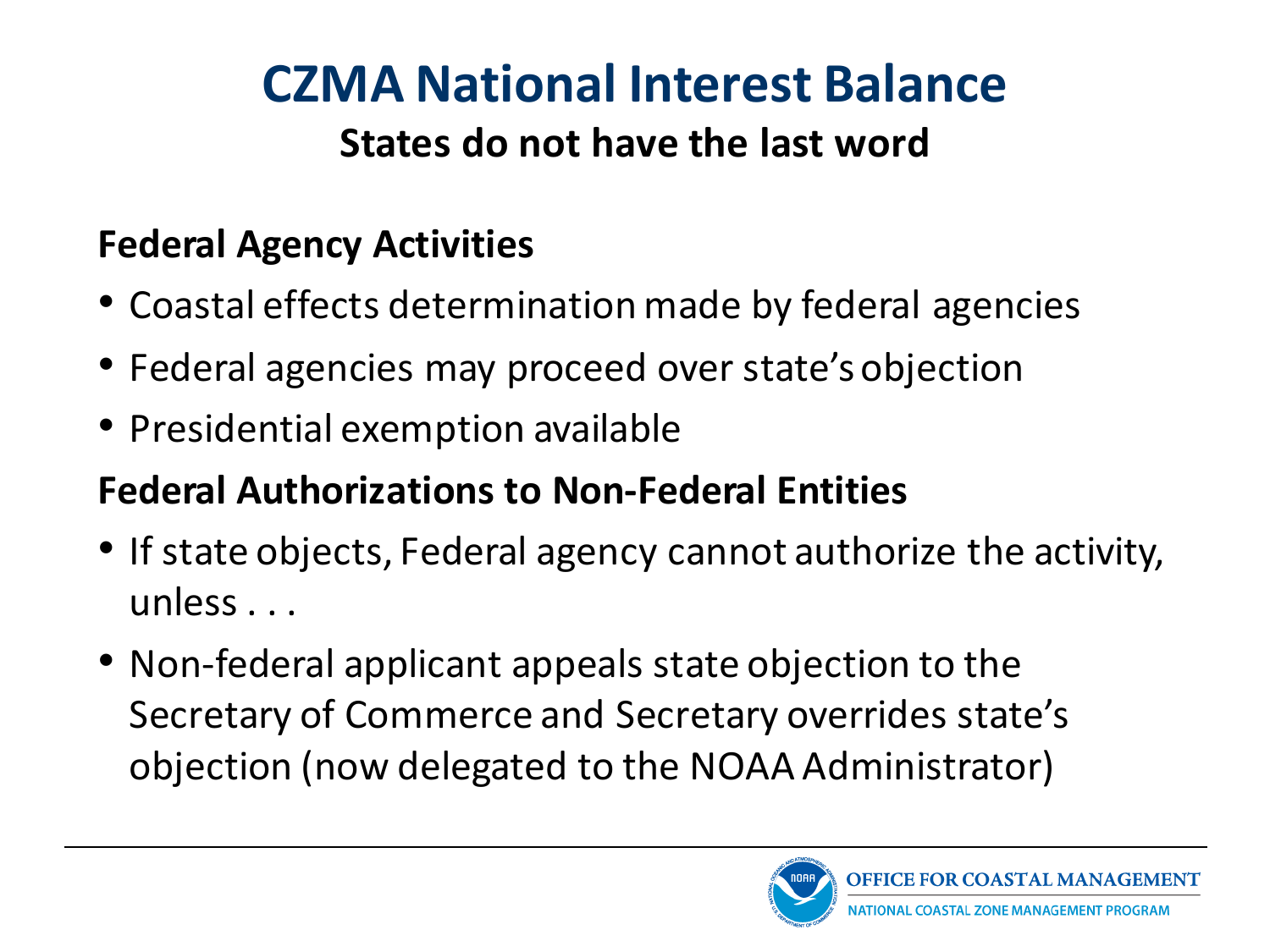#### **CZMA Review on the Outer Continental Shelf (OCS) (Federal Waters) Outer Continental Shelf Lands Act (OCSLA)**

- If BOEM holds a lease sale for a renewable energy project on the OCS, BOEM determines if coastal effects and which states get CZMA review.
- If non-federal applicant applies to BOEM for approval of a renewable energy project on the OCS, state CZMA review is not automatic.

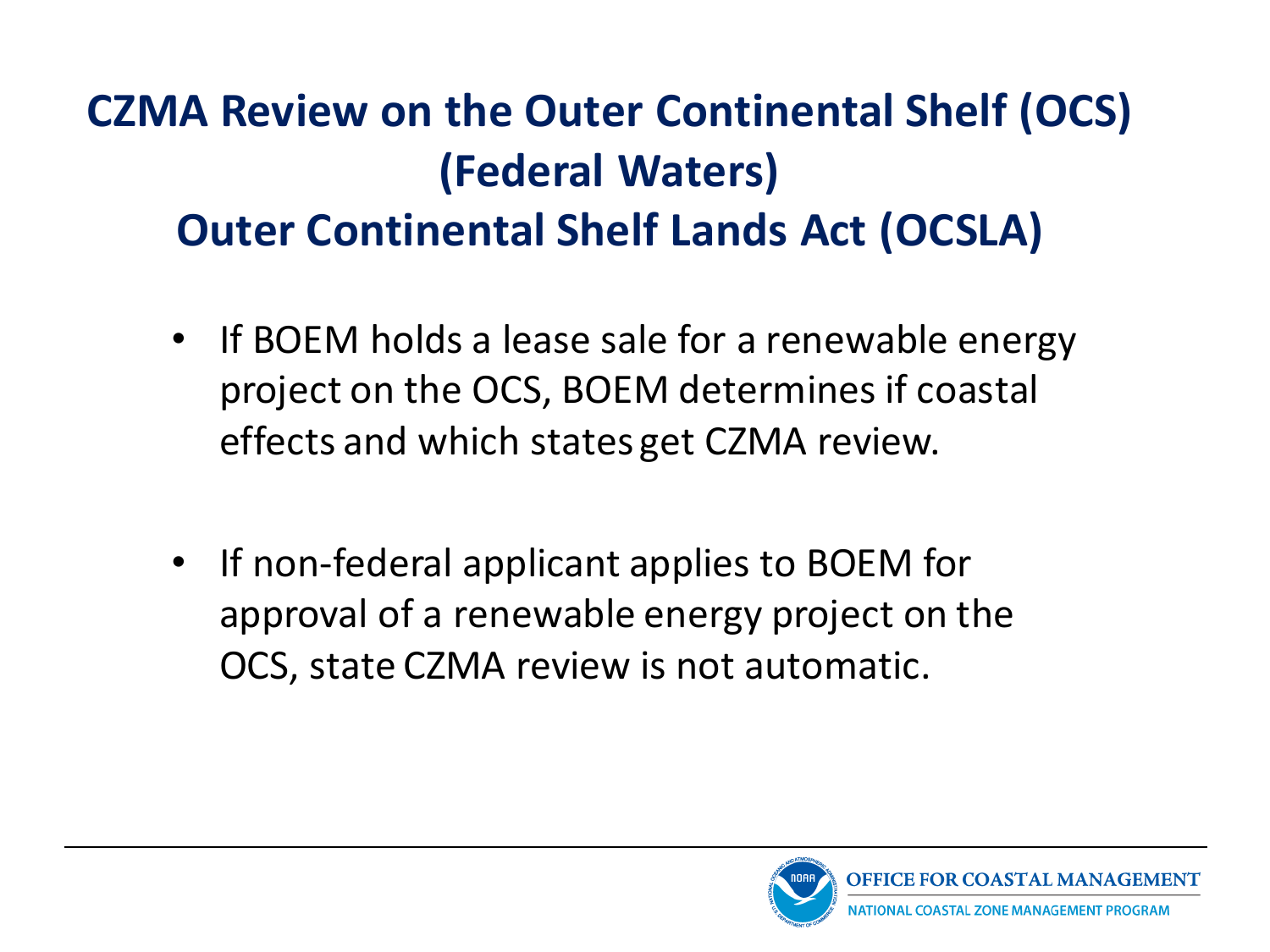#### **CZMA Review on the OCS, continued**

- **Automatic Review**: State must "list" the OCSLA authorization in its coastal program AND have a NOAAapproved "geographic location description" (or "GLD") for federal waters. (This is different than state review of OCSLA oil and gas plans.)
- **Unlisted Activity Review**: If state does not list the OCSLA authorization or have a GLD, state can request NOAA approval to review an activity on a case-by-case basis. State does not need NOAA approval if applicant voluntarily agrees to provide state with CZMA review.
	- For the Northeast projects to date, projects have either been within a state's GLD or the applicant voluntary agreed to state CZMA review.

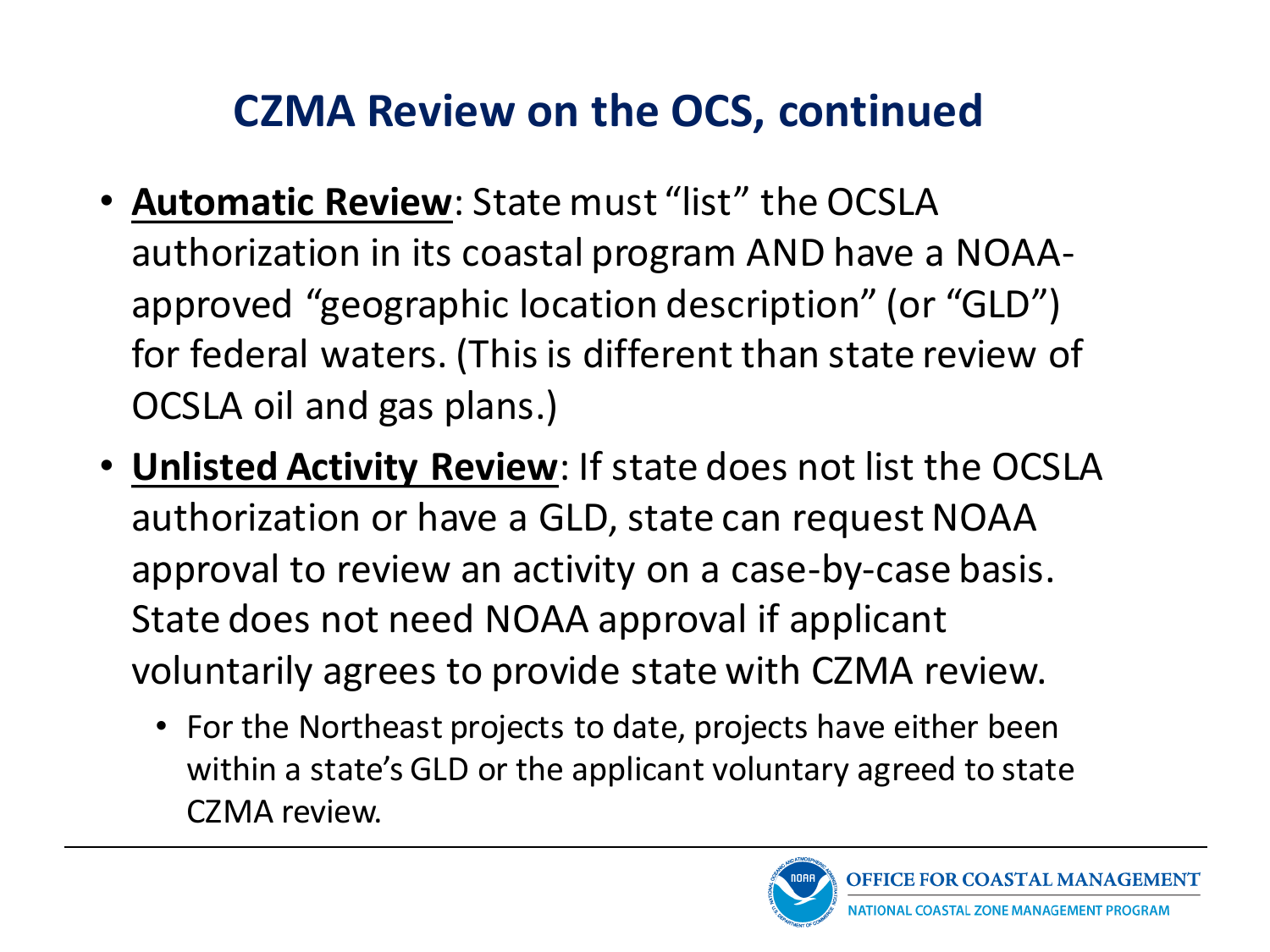